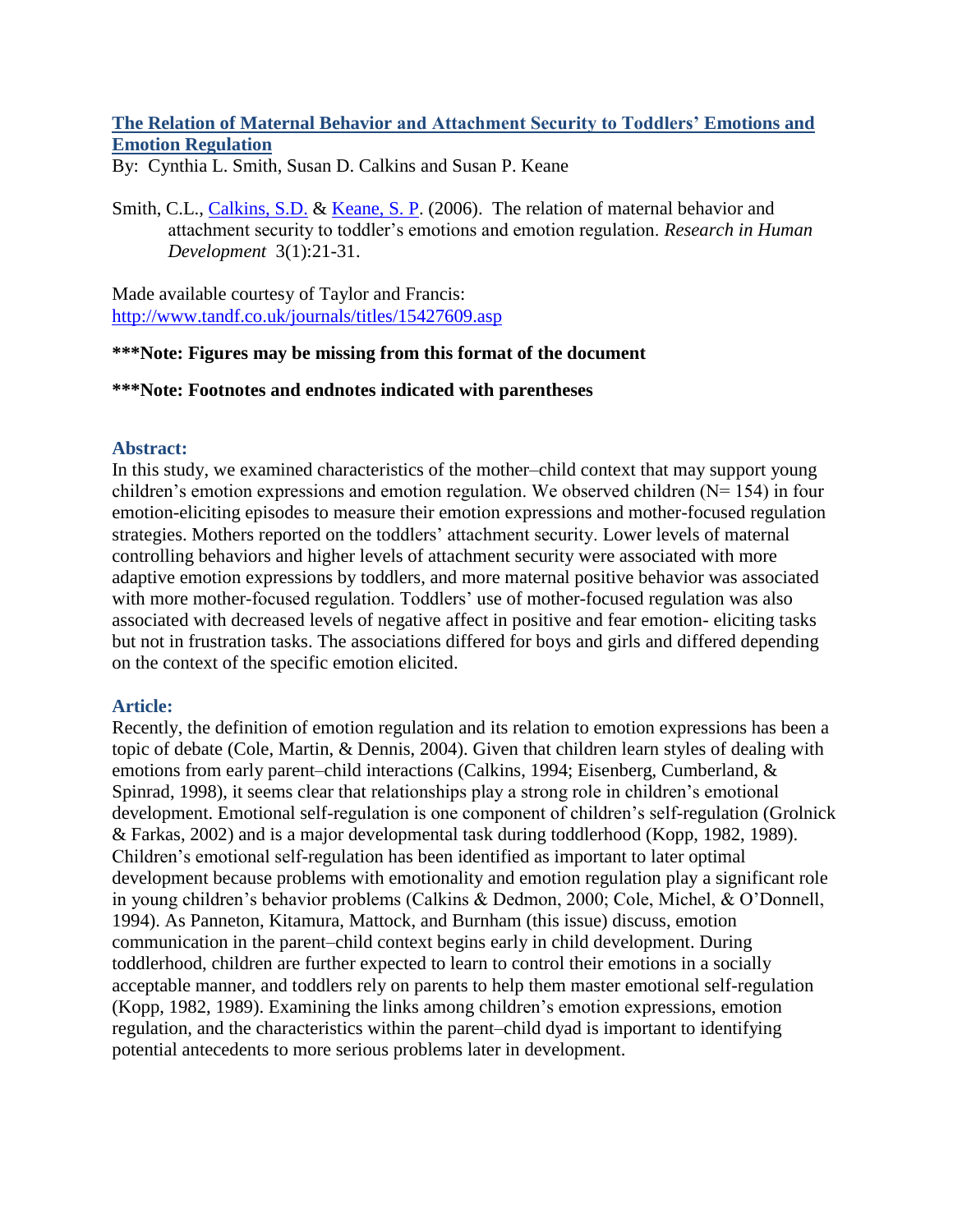We define *emotion regulation* as intrinsic and extrinsic processes involved in initiating, maintaining, evaluating, and modifying emotional responsiveness, positive and negative, to accomplish specific goals (Bridges & Grolnick, 1995; Thompson, 1994). Emotion regulation reflects children's ability to control extreme states of both positive and negative reactivity so that mutual and reciprocal interactions are possible (Calkins, 1994). With development, a shift takes place in the parent–child system in which children no longer rely entirely on external sources of regulation and move toward emotion self-regulation (Kopp, 1989).

Caregiving factors that support the development of socially accepted emotion expressions and the shift from external to internal emotion regulation need to be identified. Whereas responsive sensitive caregiving may support the development of acceptable emotion expressions and optimal regulation, harsh, controlling caregiving behaviors may undermine children's emotional development. Calkins, Smith, Gill, and Johnson (1998) found that maternal negative behaviors (e.g., anger expressions, physical and verbal control) were associated with less adaptive regulation skills in toddlers, but positive behaviors (e.g., praise, affection, encouragement) were not associated with emotion regulation; furthermore, maternal behavior, both positive and negative, was not associated with either positive or negative child reactivity. Spinrad and Stifter (2002), however, found that intense negative reactions in 5-month-olds were associated with less maternal sensitivity. Calkins and Johnson (1998) also found that maternal positive behavior was associated with adaptive regulation strategies displayed by 18-month-olds. Furthermore, mother– child attachment security can be considered an index of relationship quality (Bridges & Grolnick, 1995) and therefore may also be related to children's emotional development. Securely attached children, as compared to insecurely attached children, may display more appropriate emotions and emotion regulation skills because their needs have been consistently met, allowing for adaptive emotional development (Cassidy, 1994).

Our goal in this study was to examine the mother–child system as a context for toddlers' emotional development, in particular, the development of adaptive emotion expressions and regulation strategies. Because of our interest in the mother–child system, we focused on toddlers' use of mother-focused regulation (looking toward, talking to, and reaching for the mother during emotion-eliciting tasks). The relation between emotion socialization and children's emotional development may be context specific and thus vary across different emotions (Eisenberg et al., 1998); therefore, we included situations designed to elicit positive emotion, fear (or wariness), and frustration.

Because children with supportive mothers (i.e., less control and more positive maternal behavior) and with higher attachment security are likely to be in relationships that support optimal emotional development, we expected that these children would display more socially accepted expressions of emotions (i.e., less negative emotion, particularly during frustration and fear episodes, and more positive emotions, particularly during positive episodes) and would be more likely to use their mothers as a source of regulation during emotion-eliciting tasks. We also hypothesized that children who use mother-focused regulation strategies would display more appropriate emotion expressions.

The sample in this study included toddlers at risk for behavior problems, which allowed us to address the associations of maternal behavior and attachment security to children's emotional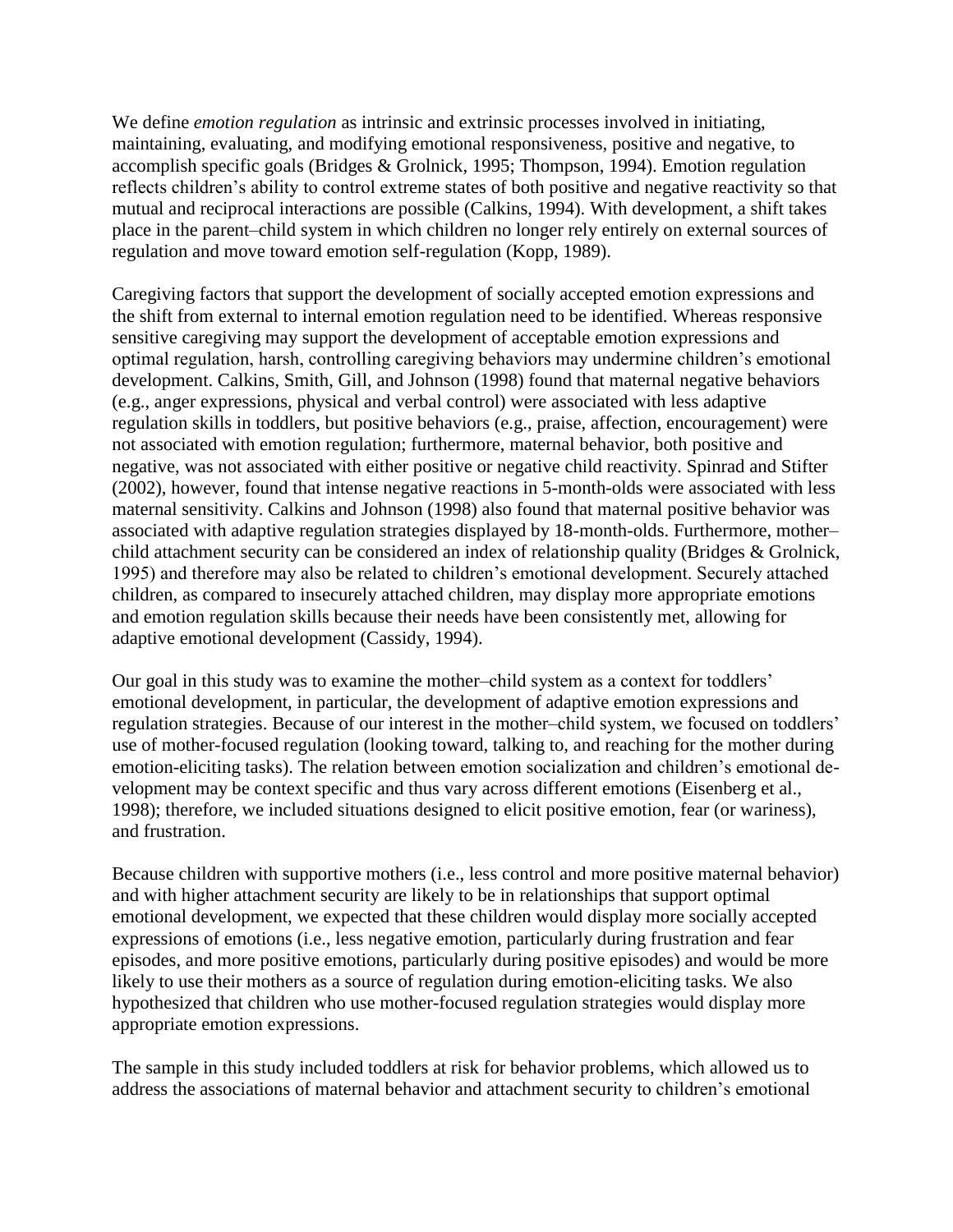development in a sample that may be more likely to display problems with emotional development. Furthermore, although boys and girls have been found to display different types of aggressive behaviors (Crick & Rose, 2000), our sample is one of relatively few to include girls in addition to boys at risk for behavior problems. Differences in the socialization of emotions and emotion regulation may be related to the different trajectories for behavior problems in boys and girls (Conway, 2005). Therefore, we expected that the associations among emotion expressions, mother-focused regulation, and maternal behavior/attachment security may differ for boys and girls, and we examined these associations separately by child sex.

# METHOD

## *Participants*

Participants for this study were recruited as part of an ongoing longitudinal study (Smith, Calkins, Keane, Anastopoulos, & Shelton, 2004). A total of 154 children, 2 years old, and their mothers were recruited through child daycare centers, local pediatric offices, and programs at the county health department. At the time of recruitment, parents completed the Child Behavior Checklist (Achenbach, 1992). More children with clinical or borderline clinical externalizing problems  $(n = 71)$  than is usually found in the general population (Achenbach, 1992) were selected to participate; however, the socioeconomic status (SES) and ethnicity between the groups of children with and without externalizing problems reflected the demographics of the recruitment area (see Smith et al., 2004, for more details on participant recruitment). The selected sample was racially and economically diverse (65% Euro-American and 35% African American; mean Hollingshead [1975] score = 39.86) from primarily intact families (77%) and consisted of 78 male and 76 female children.

## *Procedures*

Four laboratory tasks measured mother–child interaction and included a teaching task (mothers taught their child how to complete a shape puzzle; 4 min); a free play session (mother–child dyads played with a Sesame Street toy farm set as they normally would at home; 4 min); a compliance task (mothers had their child clean up the toys from the free play session; 2 min); and a puzzle task (mothers let their child work on a series of three puzzles of increasing difficulty and helped if they thought their child needed help; 9 min).

We also observed toddlers in four tasks to measure their emotion expressions and regulation, which included positive puppet (the experimenter attempted to elicit positive affect by playing a game of peekaboo with a puppet; 2 min), novel toy fear (a second experimenter presented the child with a large, realistic, jumping spider and encouraged the child to touch it; 2 min), barrier frustration (the experimenter gave the child a clear container that the child could not open and asked the child to wait to eat the cookies inside until she came back into the room; 2 min), and high chair confinement (children were placed in a high chair with nothing to entertain themselves; 5 min). Mothers were seated near the children. We asked them not to initiate interactions but to respond to their children as they normally would.

Mothers completed the Attachment Behavior Q-Set (AQS; Version 3; Waters, 1987). The 90 item AQS assesses secure base and exploratory behavior in 1- to 5- year-old children. Mothers sorted the cards into nine equal piles on a continuum from "most like my child" to "least like my child." AQS secure base behavior has been found to be significantly related to strange situation classifications (Seifer, Schiller, Sameroff, Resnick, & Riordan, 1996).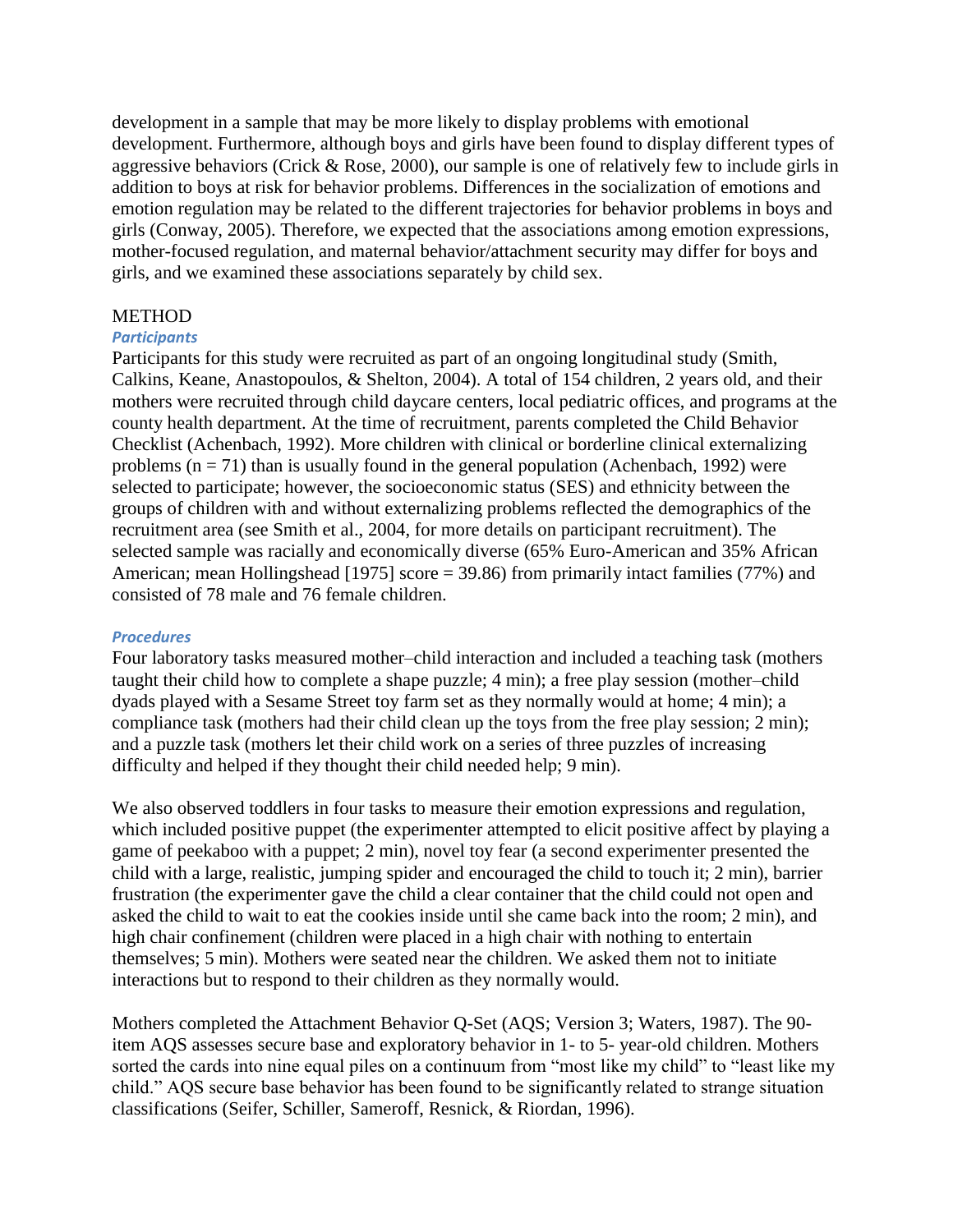#### *Measures*

*Emotion and regulation.* Positive affect included the duration of time the child spent smiling and laughing. Negative affect included the duration of time during which the child displayed sadness, anger, tension, worry, and negative vocalizations of fussing and crying. Mother-focused regulation included the duration of time the child looked at the mother, talked to the mother, reached for her, and touched her. For more details on the emotion and regulation coding, please see Calkins and Dedmon (2000).

*Maternal statements.* We coded frequencies of the content and goals of maternal statements from the mother–child interaction tasks. Maternal positive behavior included praising and guiding behavior such as requests and suggestions. Maternal controlling behavior included directives and bribes, negative statements, threats, and criticisms. We also coded child-oriented goal statements (mothers maintained or encouraged the children's ongoing activity) and adultoriented goal statements (mothers stopped or changed the direction and/or content of an ongoing activity). We combined the maternal measures across the four episodes. We then standardized and summed the measures to create two summary scores: maternal positive behavior (positive and child-centered behavior) and maternal controlling behavior (controlling and adult-centered behavior).

For both the emotion-eliciting and mother–child interaction tasks, two research assistants together coded 10% of the total sample on all tasks. Another 10% were coded separately and used to assess reliability. Interrater reliability correlations were .70 or higher on all categories. We used separate teams of coders for the mother–child interaction and emotion-eliciting episodes. Because the duration of the tasks could vary for individual children, the frequencies or duration of time for each behavior were divided by the length of the task for each individual child or mother–child dyad.

*Attachment security.* We scored the AQS based on correlations between the mothers' sorts and criterion sorts of security provided by Waters (1990; QSTAT II AQS computer scoring). Higher correlations indicated higher attachment security.

### RESULTS

Results are presented separately for boys and girls, and SES and race were controlled for in all analyses.

### *Relations of Maternal Behavior/Attachment Security to Child Emotion*

Maternal positive behavior was not associated with child negative emotion but was negatively associated with boys' positive emotion during the high chair task (see Table 1). Maternal controlling behavior was not associated with child positive emotion but was positively associated with girls' negative emotion during the high chair task. Attachment security was negatively associated with negative emotion for girls during the barrier and fear episodes and for boys during the high chair episode.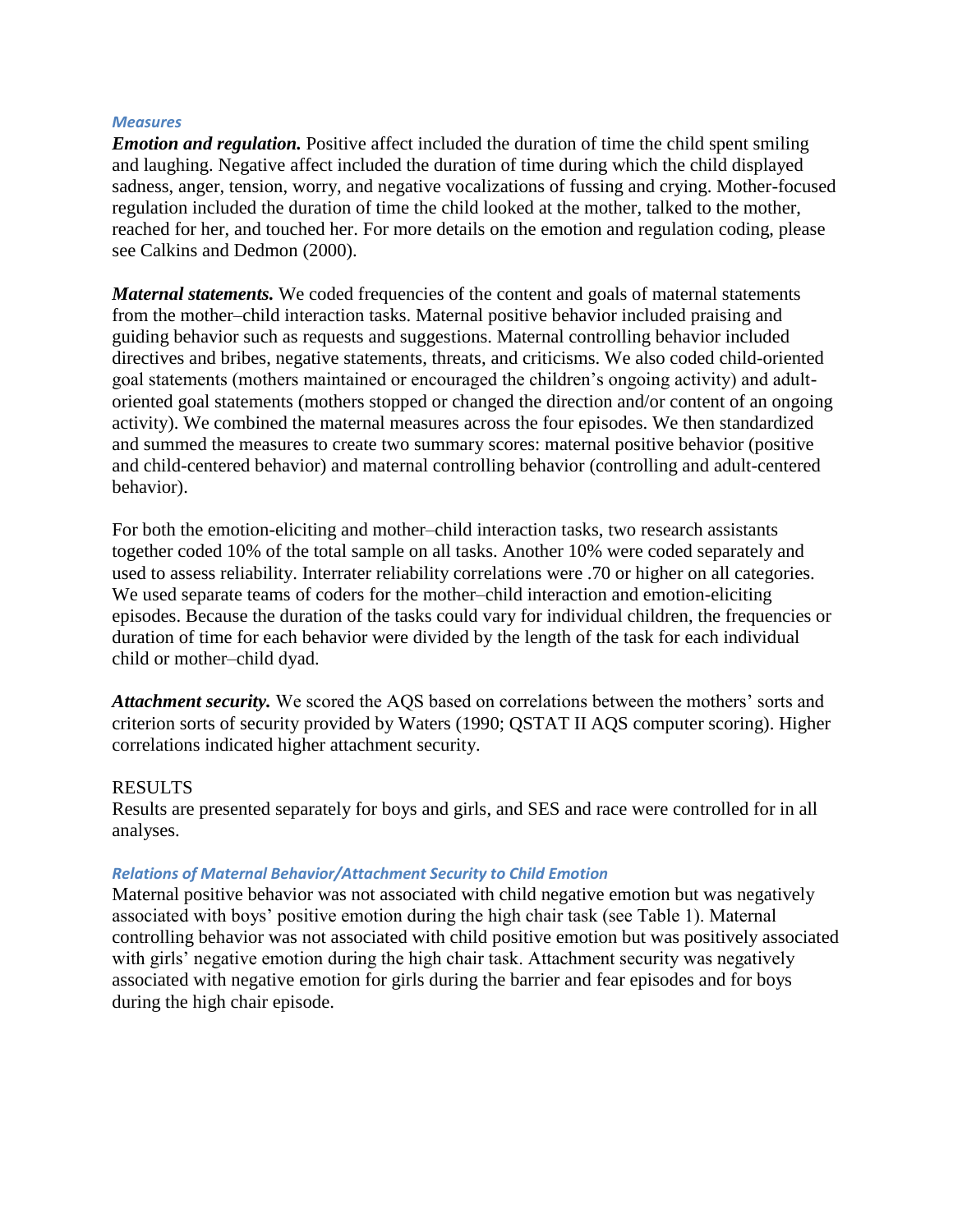#### **TABLE 1**

#### Correlations Examining Relations of Maternal Behavior in the Interaction Tasks and Attachment Security to Child Emotion and Emotion Regulation Controlling for Socioeconomic Status and Race

| Task                      | Maternal Behavior |             |             |             |                            |             |
|---------------------------|-------------------|-------------|-------------|-------------|----------------------------|-------------|
|                           | Positive          |             | Controlling |             | <b>Attachment Security</b> |             |
|                           | Girls             | <b>Boys</b> | Girls       | <b>Boys</b> | Girls                      | <b>Boys</b> |
| Child positive emotion    |                   |             |             |             |                            |             |
| Puppet                    | $-06$             | $-.00$      | $-.08$      | $-.04$      | .08                        | .04         |
| Fear                      | $-.09$            | .07         | $-.05$      | $-.06$      | $.22*$                     | $-.04$      |
| Barrier                   | .06               | $-.06$      | $-.07$      | .06         | .01                        | .04         |
| High chair                | $-.07$            | $-.39***$   | $-.11$      | $-.09$      | $-.12$                     | $-.03$      |
| Child negative emotion    |                   |             |             |             |                            |             |
| Puppet                    | $-.12$            | .05         | $-.08$      | .09         | .05                        | $-.09$      |
| Fear                      | .18               | .01         | .10         | .19         | $-.37***$                  | $-.13$      |
| Barrier                   | $-.08$            | $-.03$      | .18         | $-.06$      | $-.25***$                  | $-.02$      |
| High chair                | $-.04$            | .12         | $.27**$     | .13         | .04                        | $-.24**$    |
| Mother-focused regulation |                   |             |             |             |                            |             |
| Puppet                    | $-.17$            | .13         | $-.04$      | $-.03$      | $-.12$                     | $-.01$      |
| Fear                      | .00.              | .09         | $-.01$      | $-.01$      | $-.12$                     | .07         |
| Barrier                   | $.23**$           | .04         | .12         | $-.19$      | $-.19$                     | .20         |
| High chair                | $.23**$           | $.26***$    | $-.02$      | .14         | .09                        | .11         |

\*p < .10. \*\*p < .05. \*\*\*p < .01.

#### *Relations of Maternal Behavior/Attachment Security to Child Mother-Focused Regulation*

Neither attachment security nor maternal controlling behavior was associated with motherfocused regulation. Maternal positive behavior was positively associated with mother-focused regulation during the high chair task for both boys and girls and during the barrier episode for girls.

#### *Relations Between Child Emotion and Child Mother-Focused Regulation*

We examined the relations between child emotions and mother-focused regulation separately within each of the four emotion-eliciting tasks (see Table 2). Positive emotion during both the positive and fear episodes was negatively associated with mother-focused regulation during those episodes. Negative emotion was positively related to mother-focused regulation for boys during the positive episode and for girls during the novel toy episode. Neither positive nor negative emotion was associated with mother-focused regulation in the frustration episodes.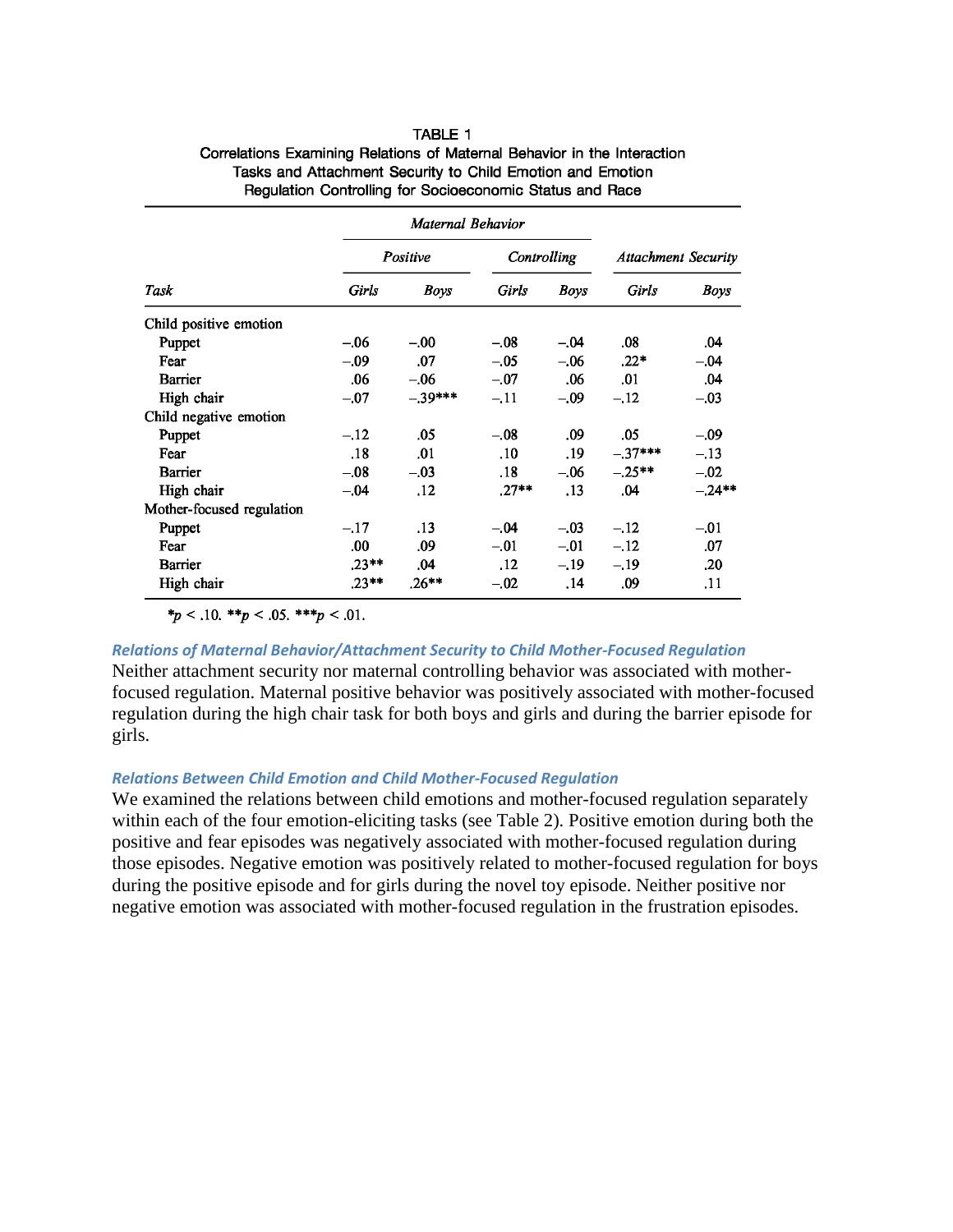|                           | Child Emotion |           |                 |             |  |  |  |
|---------------------------|---------------|-----------|-----------------|-------------|--|--|--|
|                           |               | Positive  | <b>Negative</b> |             |  |  |  |
| Task                      | Girls         | Boys      | Girls           | <b>Boys</b> |  |  |  |
| Mother-focused regulation |               |           |                 |             |  |  |  |
| Puppet                    | $-.23***$     | $-.23***$ | .18             | $.59***$    |  |  |  |
| Fear                      | $-.20*$       | $-.26**$  | $.33***$        | .18         |  |  |  |
| <b>Barrier</b>            | .07           | .13       | $-.09$          | $-.20*$     |  |  |  |
| High chair                | .09           | $-.12$    | $-.01$          | .03         |  |  |  |

#### **TABLE 2** Correlations Examining Relations of Child Emotion to Mother-Focused Emotion Regulation Controlling for Socioeconomic Status and Race

 $*_p$  < .10.  $**_p$  < .05.  $***_p$  < .01.

### DISCUSSION

In this study, we examined the mother–child system as a context for toddlers' emotional development. The participants in the study were an at-risk community sample of toddlers because the sample was overselected for toddlers displaying problematic behavior, and the sample also included at-risk boys and girls. Therefore, we were able to explore the toddlers' emotional development in a sample of both boys and girls who may be more likely to experience problems with emotion expressions and emotion regulation. Our findings provide evidence for supportive maternal behavior and attachment security enhancing toddlers' emotional development, although the associations varied depending on the context of the emotion-eliciting episode and the sex of the child.

We expected that children with supportive mothers would display more adaptive emotion expressions, and we found that higher levels of attachment security were associated with less negative emotion for girls during both the barrier and fear episodes and for boys during the high chair episode. Toddlers with higher levels of attachment security may not need to express negative emotions to engage caregivers and are therefore less likely to rely on negative emotions and less likely to display them, even in emotionally challenging situations. Whereas attachment security may support the development of adaptive emotion expressions, maternal controlling behavior may undermine it. More maternal control was associated with more negative emotion for girls during the high chair episode. Children, in this case girls, with more controlling mothers may be reacting to the control with negative emotions and may be more likely, therefore, to show negative emotion during challenging, frustrating events. On the other hand, mothers may be using higher levels of control to effectively socialize girls who may be at risk for displaying high levels of negative emotions. Given that our sample included girls at risk for behavior problems, these girls may have been more likely to display negative emotions in response to frustration. Girls, however, are often socialized not to display negative affect, especially during frustrating situations (Conway, 2005), and the mothers may have been using more controlling behaviors to instill sex-typed emotional expressions in their daughters.

For boys, however, higher levels of maternal positive behavior were associated with lower levels of positive emotion during the high chair frustration episode. In this case, maternal positive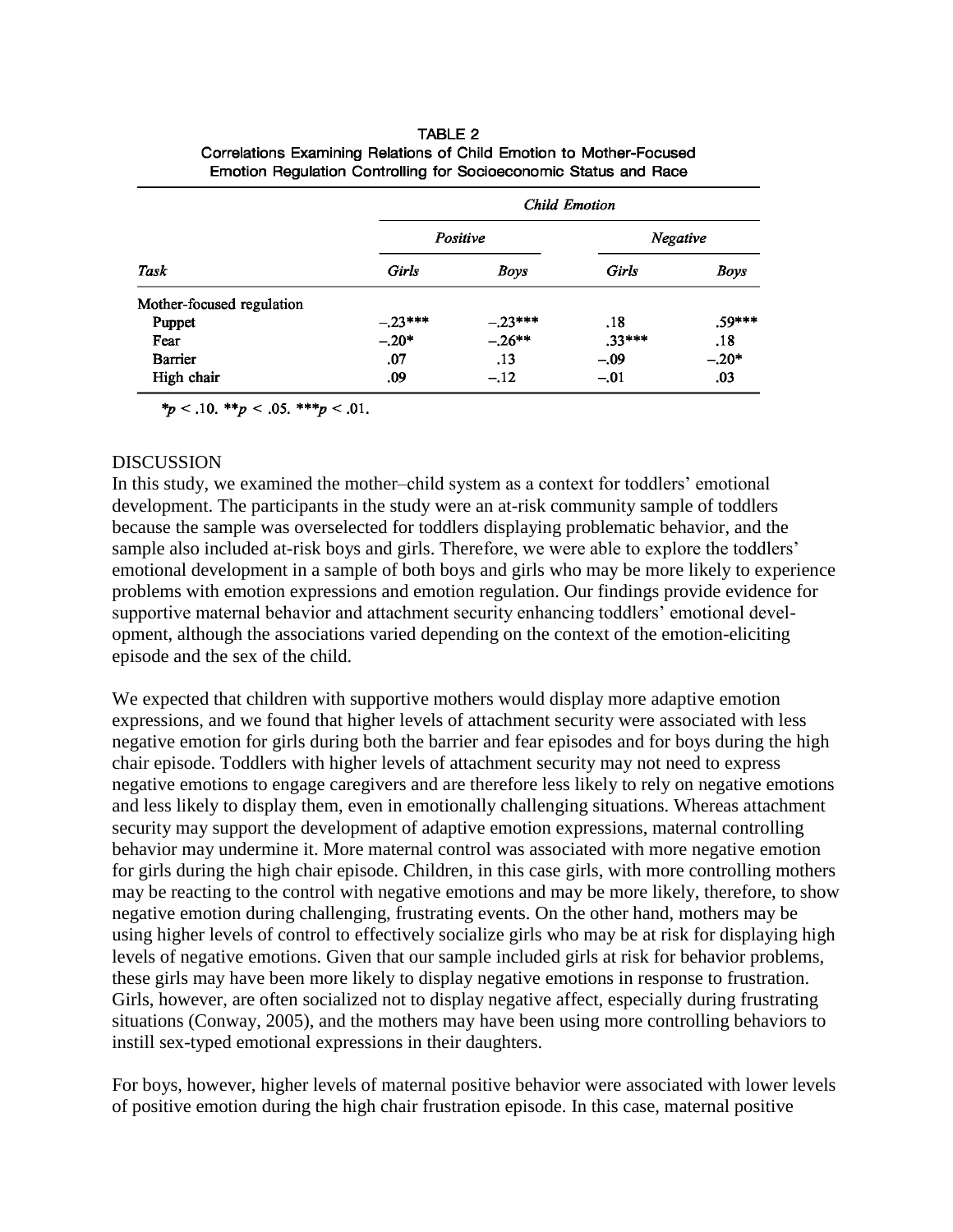behavior did not seem to be supporting the boys' adaptive display of emotion because positive emotion expressions are typically viewed as adaptive. The context of the specific episode, however, must be considered when determining the adaptive nature of emotion expressions. Displaying low levels of positive affect during a frustrating situation may be highly adaptive; therefore, maternal positive behavior may have been associated with boys' adaptive emotion expressions in this episode. Boys, in particular, may be socialized by mothers not to display positive emotion during a challenging, frustrating event. The mothers may be encouraging boys' sex-typed emotional expressions, which may include decreased positive emotion when frustrated. An alternative explanation may be that boys, especially those at risk for behavior problems, may be less likely overall to show positive emotion. Mothers may have used more praise and guidance in the interactions tasks to engage and encourage positive affect from their sons during activities that the at-risk boys may have found challenging (e.g., cleaning up a set of toys or working puzzles for a relatively long period of time for toddlers), and this increased maternal positive behavior was associated with the boys' low positive affect during the frustration episode.

In general, the results on the relations of maternal behavior and attachment security to child emotion expressions support the idea that children learn different patterns of emotion expressions within the mother–child system (Eisenberg et al., 1998). These patterns of emotion expressions developed during toddlerhood will most likely influence emotion expressions at later developmental stages (see Benson, McWey, & Ross, this issue, for a discussion of how the emotional bonds developed in the parent–child attachment system support peer relations in adolescence). Supportive maternal parenting behaviors also appear to enhance toddlers' regulation skills; more maternal positive behavior was associated with more mother-focused regulation during the high chair episode for both boys and girls and during the barrier episode for girls. Relying on mother-focused regulation strategies when frustrated is likely to be an adaptive regulation strategy, especially at this age and in an unfamiliar laboratory situation. Positive maternal behaviors may allow children to feel more comfortable relying on their mothers during emotionally charged situations. When mothers model positive behavior, children are most likely exposed to adaptive regulation strategies, and positive maternal guidance may further encourage internalization of adaptive emotion regulation strategies at later developmental stages (Grolnick & Farkas, 2002).

Supportive maternal behaviors were associated with the toddlers' adaptive expressions of emotions and with their use of mother-focused regulation; however, another important question involves the effectiveness of mother-focused regulation. An effective regulation strategy typically is seen as a strategy that is associated with socially accepted expressions of emotion (i.e., if mother-focused regulation is effective, then toddlers who use this strategy should display adaptive emotion expressions). Our findings indicate that the toddlers' use of mother- focused regulation was related to their emotion expressions during the positive and fear episodes. Higher levels of negative affect displayed by boys during the puppet episode and by girls during the fear episode were associated with more mother-focused regulation during those tasks. Grolnick, Bridges, and Connell (1996) found that 2-year-olds were capable of using regulation strategies to control their levels of distress; however, the toddlers displayed the most adaptive regulation strategies when caregivers were present and perhaps encouraging active regulation of distress. The toddlers in this study may have turned to their mothers when displaying negative affect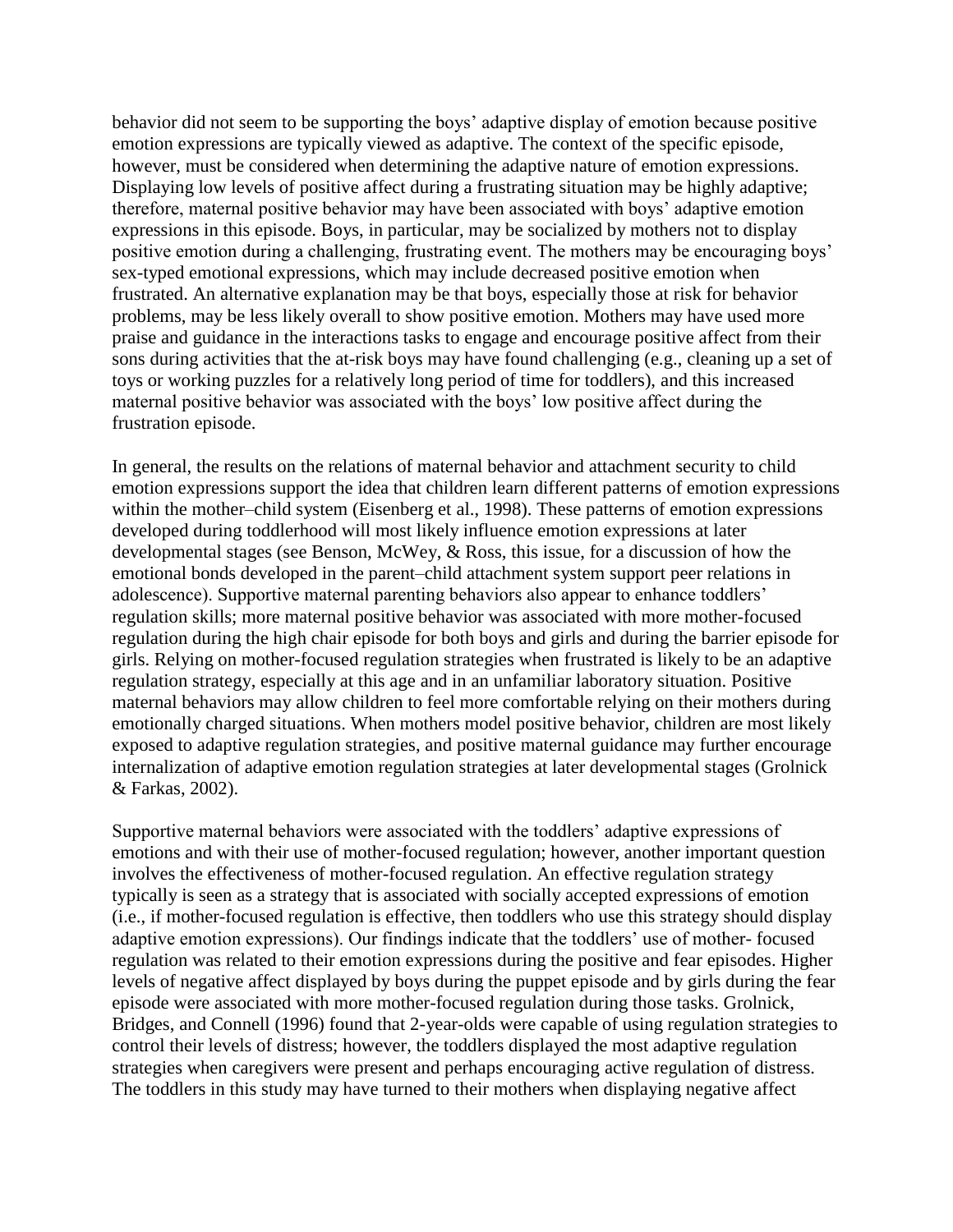because they may be used to their mothers playing an active role in helping them to deal with negative emotions. This may be particularly true in unfamiliar settings such as playing with a relatively unfamiliar person (with a puppet in the positive episode and with a toy spider in the fear episode). Additionally, less positive emotion during the positive and fear episodes was associated with more mother-focused regulation during these episodes. Toddlers who were wary of these unfamiliar situations may not have displayed positive emotions because they were feeling scared and may have turned to their mothers as a source of support. These findings highlight a need to consider both the context of the emotion and distinctions between indexes of negative emotion. Distinctions between sadness, anger, and fear may provide greater clarity in the relations between emotions and regulation (Cole et al., 2004).

Children's emotions, both positive and negative, during the frustration tasks were not associated with mother-focused regulation. The toddlers may not need to reduce negative affect during frustrating episodes because it may be adaptive in this context. Also, the toddlers may have been more familiar with the frustrating episodes because they may be more likely to encounter these episodes in their daily lives (e.g., having to sit in their car seats or wait to eat dinner). The toddlers may know what to expect in these situations and may not need to use their mothers as a source of regulation. Because frustrating episodes may be more common, toddlers may have more experience regulating emotions when frustrated, or they may rely on other regulation strategies because mothers may not always be present. Therefore, in our frustration tasks, toddlers may have relied on other regulation strategies that did not involve the mother. Buss and Goldsmith (1998) also found that regulation strategies were not correlated with anger intensities during frustration tasks but were correlated with fear intensities. Again, the context of the emotion-eliciting episode needs to be considered because particular regulation strategies may not be effective for all emotions. Mother-focused regulation may be more effective during novel situations (i.e., puppet and spider episodes) than during frustration episodes.

In summary, our findings lend modest support for maternal behaviors and attachment security supporting young children's emotion expressions and regulation; however, the correlational nature of the results does not allow for the direction of effect to be addressed. Maternal behaviors and attachment security may be supporting the children's emotional development, or children who are able to control their emotions may form relationships more easily and may be easier to socialize. Our measures of maternal behavior did not include maternal behaviors or reactions during the emotion-eliciting episodes; however, we were able to examine general styles of maternal interaction and the history of the relationship, as reflected in attachment security, to demonstrate how these factors support children's emotional development.

## ACKNOWLEDGMENTS

This research was supported by a National Institute of Mental Health (NIMH) Behavioral Science Track Award for Rapid Transition MH 55625 awarded to Susan D. Calkins and by NIMH Grant MH 58144 awarded to Susan D. Calkins and Susan P. Keane.

### REFERENCES

Achenbach, T. M. (1992). Manual for the Child Behavior Checklist/2–3 & 1992 Profile. Burlington: University of Vermont Department of Psychiatry.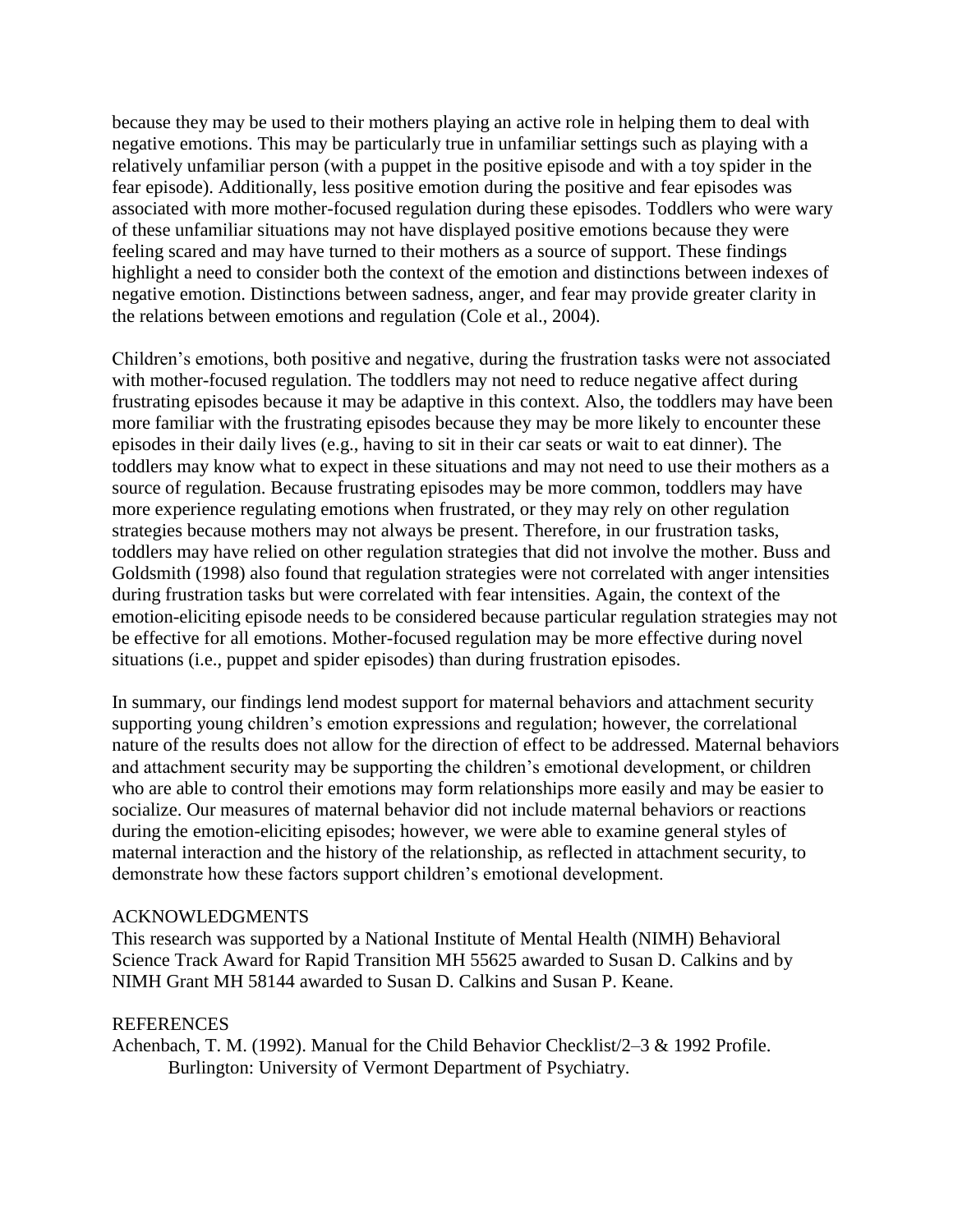- Bridges, L. J., & Grolnick, W. S. (1995). The development of emotional self-regulation in infancy and early childhood. In N. Eisenberg (Ed.), Review ofpersonality and social psychology: Vol. 15. Social development (pp. 185–211). Thousand Oaks, CA: Sage.
- Buss, K. A., & Goldsmith, H. H. (1998). Fear and anger regulation in infancy: Effects on the temporal dynamics of affective expression. Child Development, 69, 359–374.
- Calkins, S. D. (1994). Origins and outcomes of individual differences in emotion regulation. Monographs of the Society for Research in Child Development, 59(2–3, Serial No. 240).
- Calkins, S. D., & Dedmon, S. E. (2000). Physiological and behavioral regulation in two-year-old children with aggressive/destructive behavior problems. Journal of Abnormal Child Psychology, 28, 103–118.
- Calkins, S. D., & Johnson, M. J. (1998). Toddler regulation of distress to frustrating events: Temperamental and maternal correlates. Infant Behavior and Development, 21, 379–395.
- Calkins, S. D., Smith, C. L., Gill, K. L., & Johnson, M. C. (1998). Maternal interactive style across contexts: Relations to emotional, behavioral, and physiological regulation during toddlerhood. Social Development, 7, 350–369.
- Cassidy, J. (1994). Emotion regulation: Influences of attachment relationships. Monographs of the Society for Research in Child Development, 59(2–3, Serial No. 240).
- Cole, P. M., Martin, S. E., & Dennis, T. A. (2004). Emotion regulation as a scientific construct: Methodological challenges and directions for child development research. Child Development, 75, 317–333.
- Cole, P., Michel, M. K., & O'Donnell, L. (1994). The development of emotion regulation and dysregulation. Monographs of the Society for Research in Child Development, 59(2–3, Serial No. 240).
- Conway, A. M. (2005). Girls, aggression, and emotion regulation. American Journal of Orthopsychiatry, 75, 334–339.
- Crick, N. R., & Rose, A. J. (2000). Toward a gender-balanced approach to the study of social emotional development: A look at relational aggression. In P. H. Miller & E. K. Scholnick (Eds.), Toward a feminist developmental psychology (pp. 153–168). New York: Routledge.
- Eisenberg, N., Cumberland, A., & Spinrad, T. (1998). Parent socialization of emotion. Psychological Inquiry, 4, 241–273.
- Grolnick, W. S., Bridges, L. J., & Connell, J. P. (1996). Emotion regulation in two-year-olds: Strategies and emotional expression in four contexts. Child Development, 67, 928–941.
- Grolnick, W. S., & Farkas, M. (2002). Parenting and the development of children's selfregulation. In M. H. Bornstein (Ed.), Handbook ofparenting: Vol. 5. Practical issues in parenting (2nd ed., pp. 89–110). Mahwah, NJ: Lawrence Erlbaum Associates, Inc.
- Hollingshead, A. B. (1975). Four Factor Index ofSocial Status. New Haven, CT: Yale University. Kopp, C. (1982). Antecedents of self-regulation: A developmental perspective. Developmental Psychology, 18, 199–214.
- Kopp, C. (1989). Regulation of distress and negative emotions: A developmental view. Developmental Psychology, 25, 243–254.
- Seifer, R., Schiller, M., Sameroff, A. J., Resnick, S., & Riordan, K. (1996). Attachment, maternal sensitivity, and infant temperament during the first year of life. Developmental Psychology, 32, 12–25. Smith, C. L., Calkins, S. D., Keane, S. P., Anastopoulos, A. D., & Shelton, T. L. (2004). Predicting stability and change in toddler behavior problems: